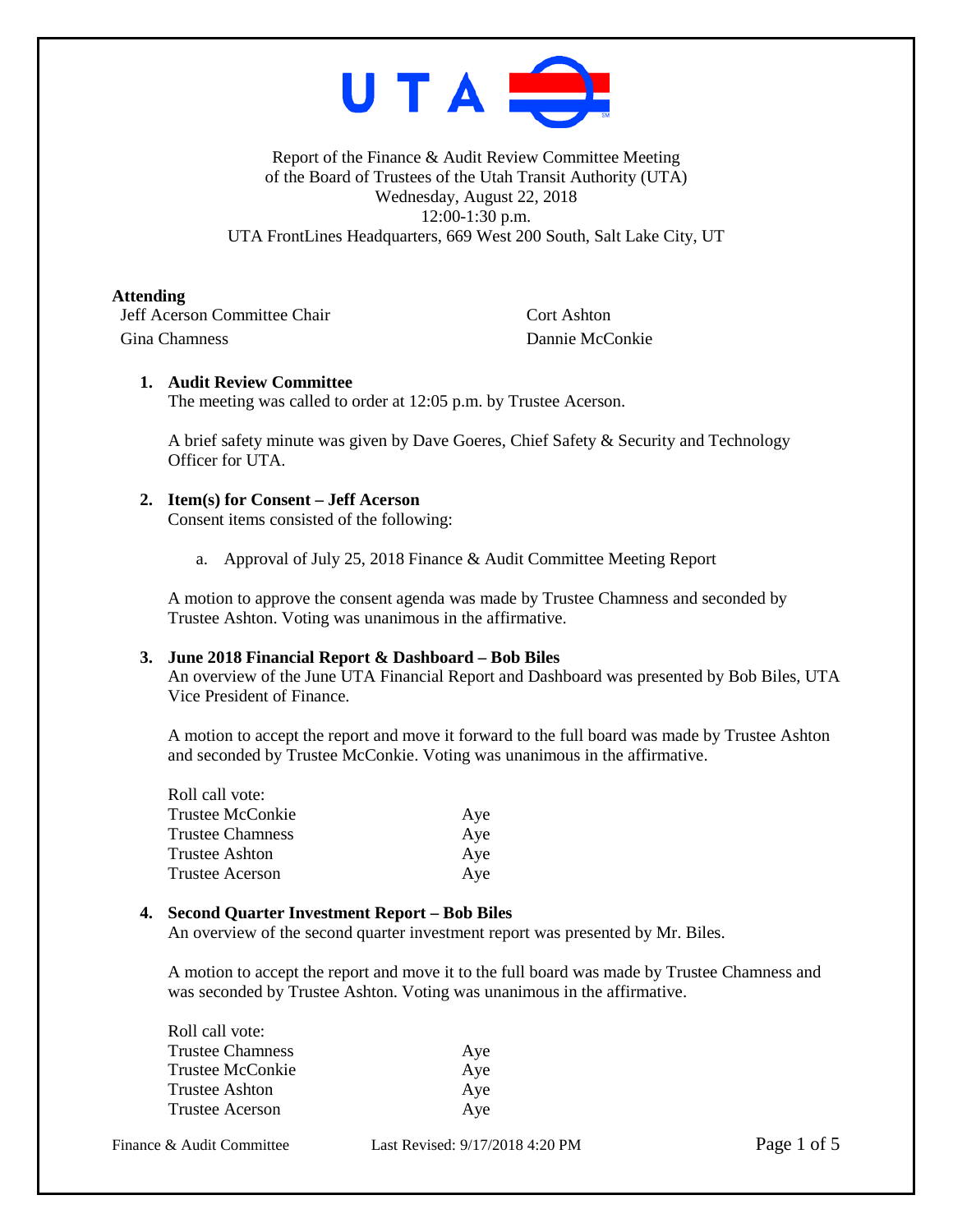# **5. General Contracts & Change Orders**

## **a. For Board Consent Approval – Steve Meyer**

**1. Contract Amendment: Wheel Truing Agreement (Sonoma-Marin Area Transit)** This is a revenue contract amendment for wheel truing services provided by UTA to Sonoma-Marin Area Transit.

A motion to move this contract amendment to the consent agenda of the full board was made by Trustee Ashton and seconded by Trustee McConkie. Voting was unanimous in the affirmative.

| Roll call vote:         |     |
|-------------------------|-----|
| <b>Trustee McConkie</b> | Aye |
| <b>Trustee Chamness</b> | Aye |
| Trustee Ashton          | Aye |
| <b>Trustee Acerson</b>  | Aye |

## **2. SD160 Sandbox Upgrade (Siemens)**

This contract is for upgrading the sandboxes on the SD160 light rail vehicles. The sandboxes currently installed on these vehicles are beginning to fail. Staff recommends replacing them with a newer, more economical design.

A motion to move this contract to the consent agenda of the full board was made by Trustee Ashton and seconded by Trustee Chamness. Voting was unanimous in the affirmative.

| Roll call vote: |     |
|-----------------|-----|
| McConkie        | Aye |
| <b>Chamness</b> | Aye |
| Ashton          | Aye |
| Acerson         | Aye |

**3. Contract: Independent Monitoring Services (Coblentz Patch Duffy & Bass LLP)** An independent monitor is required as part of a non-prosecution agreement between UTA and the U.S. Attorney.

After a summary of the contract was presented, questions on deadlines, procurement methods, total contract value, and requirements of the non-prosecution agreement were posed by committee members and answered by staff.

A motion to move this contract to the consent agenda of the full board was made by Trustee Chamness and seconded by Trustee Ashton. Voting was unanimous in the affirmative.

| Roll call vote: |     |
|-----------------|-----|
| McConkie        | Aye |
| <b>Chamness</b> | Aye |
| Ashton          | Aye |
| Acerson         | Aye |

## **b. For Board Review and Resolution – Steve Meyer**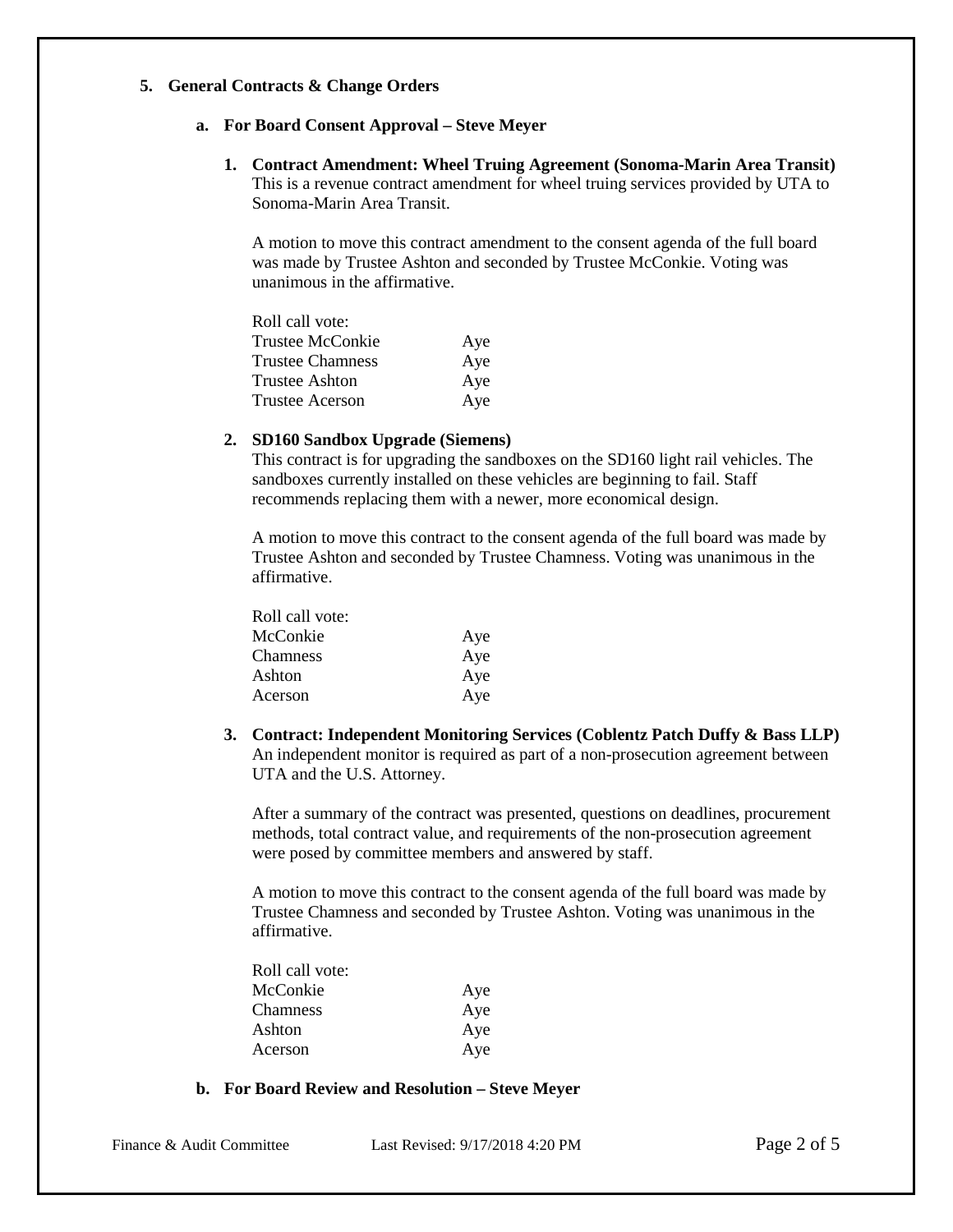# **1. Contract: Rideshare Vans (Tony Divino Toyota)**

This contract authorizes UTA to purchase 30 vans for its Rideshare program.

After a summary of the contract was presented, questions on the size of the vans, procurement methods, and vehicle lifespan were posed by committee members and answered by staff.

A motion to recommend this contract for board review and resolution was made by Trustee McConkie and seconded by Trustee Ashton. Voting was unanimous in the affirmative.

| Roll call vote: |     |
|-----------------|-----|
| McConkie        | Aye |
| Chamness        | Aye |
| Ashton          | Aye |
| Acerson         | Aye |

#### **2. Contract: Locomotive Overhaul (Motive Power)**

This contract authorizes a planned overhaul of 18 UTA FrontRunner locomotives.

A motion to recommend this contract for board review and resolution was made by Trustee McConkie and seconded by Trustee Chamness. Voting was unanimous in the affirmative.

| Roll call vote:         |     |
|-------------------------|-----|
| Trustee McConkie        | Aye |
| <b>Trustee Chamness</b> | Aye |
| <b>Trustee Ashton</b>   | Aye |
| Trustee Acerson         | Aye |

#### **3. Contract: UVU Pedestrian Bridge (Kraemer)**

UTA is partnering with the Utah Department of Transportation (UDOT) and Utah Valley University to provide a pedestrian bridge connecting the Orem Intermodal Center with the Utah Valley University campus. UTA's contribution to the project, which will be managed by UDOT, is \$4 million as well as a portion of land in the Orem Station park-and-ride lot.

Following a discussion regarding the size and scope of this project, a motion to recommend this contract for board review and resolution was made by Trustee Ashton and seconded by Trustee McConkie. Voting was unanimous in the affirmative.

| Roll call vote:         |     |
|-------------------------|-----|
| Trustee McConkie        | Aye |
| <b>Trustee Chamness</b> | Aye |
| <b>Trustee Ashton</b>   | Aye |
| Trustee Acerson         | Aye |

4. **Contract: Depot District Clean Fuels Technology Center (Big D Construction)** A discussion on the need for this facility took place. The new facility, which has been in the planning stages for nearly a decade, will have the technology necessary to maintain compressed natural gas buses and the capacity to service 250 buses.

A motion to recommend this contract for board review and resolution was made by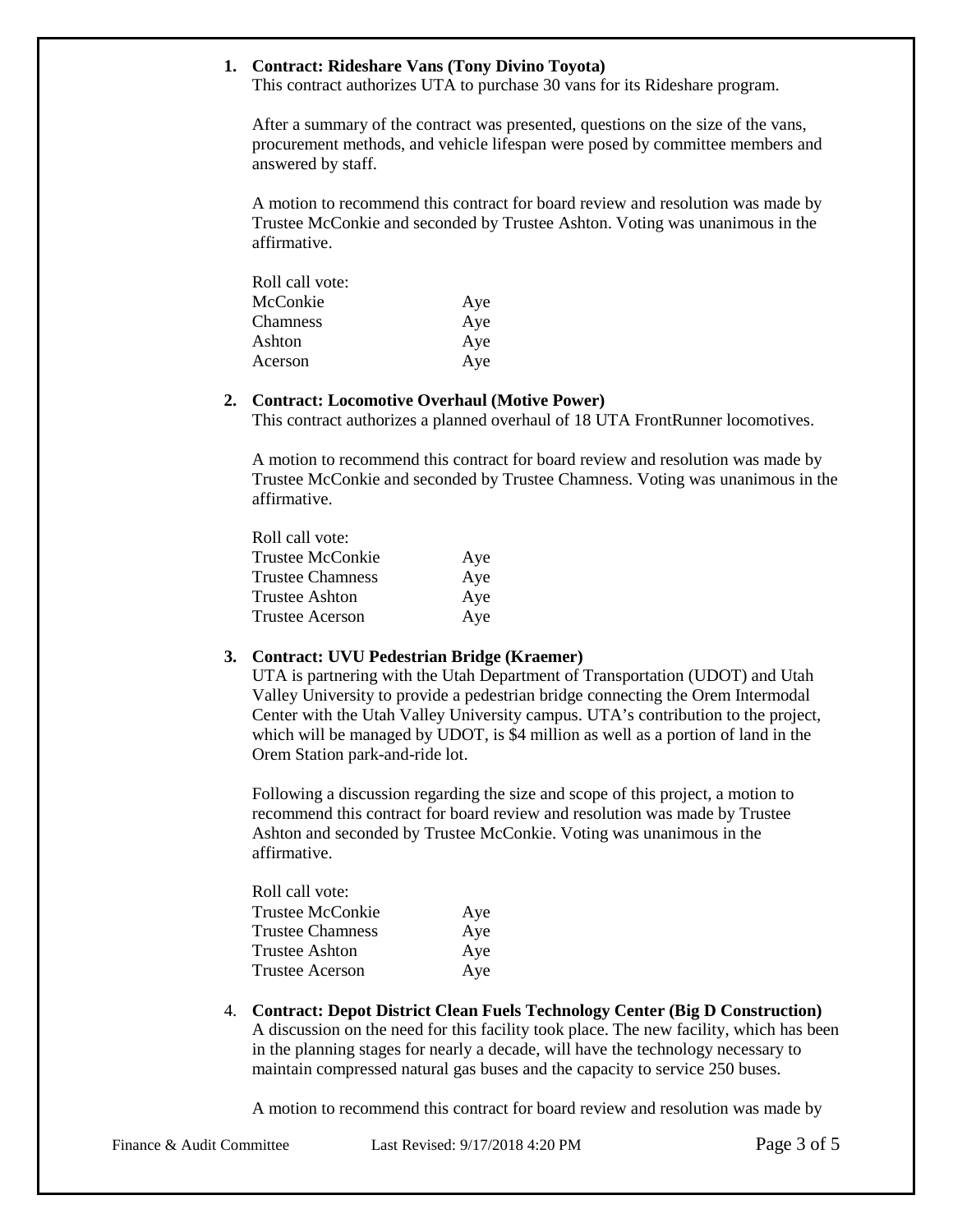Trustee McConkie and seconded by Trustee Ashton. Voting was unanimous in the affirmative.

| Roll call vote: |     |
|-----------------|-----|
| McConkie        | Aye |
| <b>Chamness</b> | Aye |
| Ashton          | Aye |
| Acerson         | Aye |

**5. Change Order: Positive Train Control (Rocky Mountain System Services)** This change order provides the labor and material necessary to install technology required by the federally-mandated positive train control initiative.

A motion to recommend this change order for board review and resolution was made by Trustee McConkie and seconded by Trustee Ashton. Voting was unanimous in the affirmative.

| Roll call vote: |     |
|-----------------|-----|
| McConkie        | Aye |
| Chamness        | Aye |
| Ashton          | Aye |
| Acerson         | Aye |

# **6. Real Estate Contracts – Paul Drake**

#### **a. For Board Consent Approval**

**1. Contract: Purchase of Real Property for Provo Orem TRIP Right of Way (Family Center Orem Shopping Center, LLC)**

This property is needed for completion of the Provo Orem Transportation Improvement Project (TRIP).

A motion to move this contract to the board consent agenda was made by Trustee McConkie and seconded by Trustee Ashton. Voting was unanimous in the affirmative.

| Roll call vote:         |     |
|-------------------------|-----|
| Trustee McConkie        | Aye |
| <b>Trustee Chamness</b> | Aye |
| <b>Trustee Ashton</b>   | Aye |
| <b>Trustee Acerson</b>  | Aye |
|                         |     |

**2. Contract: Purchase of Real Property for Provo Orem TRIP Right of Say (Sun Development, LP)**

This property is needed for completion of the Provo TRIP.

A motion to move this contract to the board consent agenda was made by Trustee McConkie and seconded by Trustee Chamness. Voting was unanimous in the affirmative.

| Roll call vote:         |     |
|-------------------------|-----|
| Trustee McConkie        | Aye |
| <b>Trustee Chamness</b> | Aye |
| Trustee Ashton          | Aye |